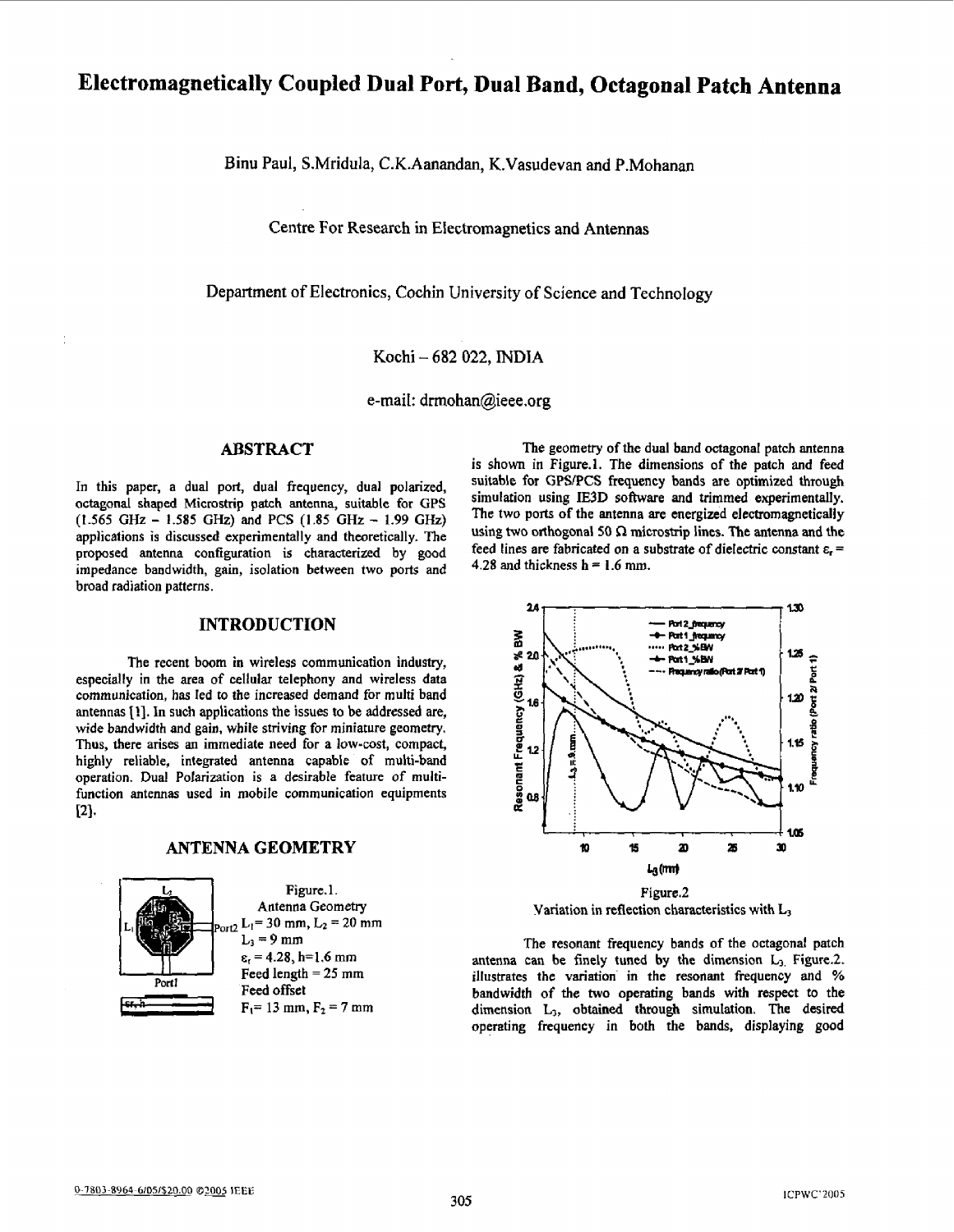bandwidth characteristics are obtained when  $L_3 = 9$  mm. As  $L_3$  is varied **from 6** mm **to** 30 mm, the resonant frequency of the **two**  ports exhibit *a* variation *from* **1.75** *GHz* to *0.95 GHz* **and 2.19 GHz** to 1,0275 *GHz* respectively.

The properties of the proposed antenna configuration is measured experimentally using **HP 85 1OC** Network Analyser. The reflection and isolation characteristics for varying feed lengths are **shown** in **Fignre.3.** The feed length *=25* **mm** is found **to excite** the desired **resonant** frequency in both **the** operating bands with reasonably *good* bandwidth **isolation.** The proposed antenna when excited **by** the **25 mm** feed, offers **2.8** % **and 2.7%**  impedance bandwidth in the two operating bands centred **at 1.6**  *GHz* **and** 1.9 *GHz* respectively.



**Figure.3.** Variation of **Return loss** at **the** ports and Isolation between the ports for different feed lengths **(25mm** feed curves highlighted)

**FDTD** method is employed to perform **the** theoretical analysis of the proposed antenna. Conformal FDTD algorithm **is**  applied to model the octagon **[3].** Perfect Magnetic Conductor (PMC) wall is applied along the plane of symmetry **to** reduce the computational domain to half, The direct output of **FDTD** run is the time domain information, which is then converted appropriately to frequency domain characteristics by applying Fourier transformation.



**Frequency,(GHz)**<br>Figure 4 Experimental, Simulated & theoretically computed reflection & isolation characteristics *of the* antenna.

The **FDTD** results are compared against **the** 

experimental and **IE3Dm** simulated results [Table **11: Good**  agreement is obtained **as** shown in Figure.4.

| tively.                                                                                                            |             |                 | Port 1        | Port <sub>2</sub> |  |
|--------------------------------------------------------------------------------------------------------------------|-------------|-----------------|---------------|-------------------|--|
| <b>RESULTS</b>                                                                                                     | Expt        | Freq (GHz)      | 1.6           | 1.9               |  |
|                                                                                                                    |             | Band (GHz)      | 1.5585-1.62   | 1.885-1.92        |  |
|                                                                                                                    | IE3D        | Freq (GHz)      | 1.565         | 1.895             |  |
| the proposed antenna configuration is                                                                              |             | % error in freq | $+2.1$        | $+0.26$           |  |
| using HP 8510C Network Analyser.<br>ion characteristics for varying feed<br>e.3. The feed length $=25$ mm is found |             | Band (GHz)      | 1.55-1.58     | 1.875-1.915       |  |
|                                                                                                                    | <b>FDTD</b> | Freq (GHz)      | 1.6082        | 1.9438            |  |
|                                                                                                                    |             | % error in freq | $-0.51$       | $-2.3$            |  |
| nant frequency in both the operating<br>d bandwidth isolation. The nronosed                                        |             | Band (GHz)      | 1.5620-1.6487 | 1.8743-2.01       |  |

Table 1. Reflection Characteristics

The influence of the feed length upon the reflection characteristics, studied using **FDTD** is illustrated in **FigureS.** 



The radiation patterns **are shown** in **Figure.6.** The E plane pattern of **Port 1** is broader than **the H** plane pattern. But, the H **ulane** oattern is broader than the E Dlane pattern in **Port** 2 [Table.2].

| <b>Half Power</b><br><b>Beamwidth</b> |         | Port 1<br>1.6<br>GHz | Port 2<br>1.9<br>GHz |
|---------------------------------------|---------|----------------------|----------------------|
| Expt                                  | E plane | $94^\circ$           | 76°                  |
|                                       | H plane | $26^\circ$           | 88°                  |
| IE3D                                  | E plane | $105^\circ$          | 80°                  |
|                                       | H plane | 90°                  | 140°                 |
| <b>FDTD</b>                           | E plane | 125°                 | $105^\circ$          |
|                                       | H plane | $60^\circ$           | $-180^\circ$         |

Table 2. Radiation Characteristics